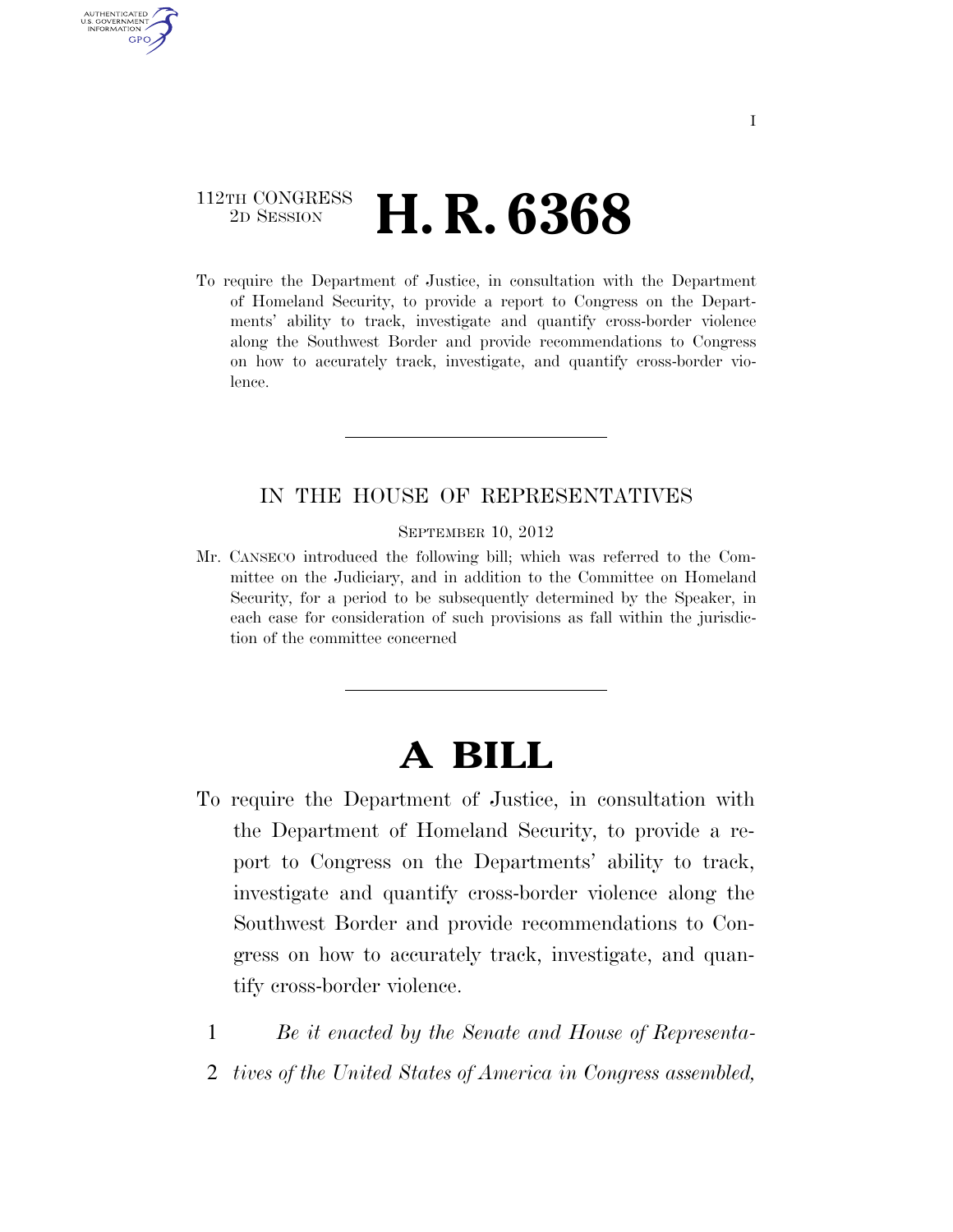## **SECTION 1. SHORT TITLE.**

 This Act may be cited as the ''Border Security Infor-mation Improvement Act of 2012''.

**SEC. 2. STUDY.** 

 (a) REPORT ON CROSS-BORDER VIOLENCE ON THE SOUTHWEST BORDER.—Not later than 180 days after the date of the enactment of this Act, the Attorney General, in consultation with the Secretary of Homeland Security, shall submit to the congressional committees set forth in subsection (b) a report on cross-border violence on the Southwest Border of the United States. Such study shall include—

 (1) the definition of cross-border violence used by law enforcement components within the Depart-ments of Justice and Homeland Security;

 (2) the ability of the Departments of Justice and Homeland Security and their law enforcement components to track, investigate, quantify, and re- port on the level of cross-border violence occurring along the Southwest Border of the United States;

 (3) the extent to which the Departments of Justice and Homeland Security define and track cross-border violence and steps being taken to ad- dress the effects of cross-border violence along the Southwest Border of the United States;